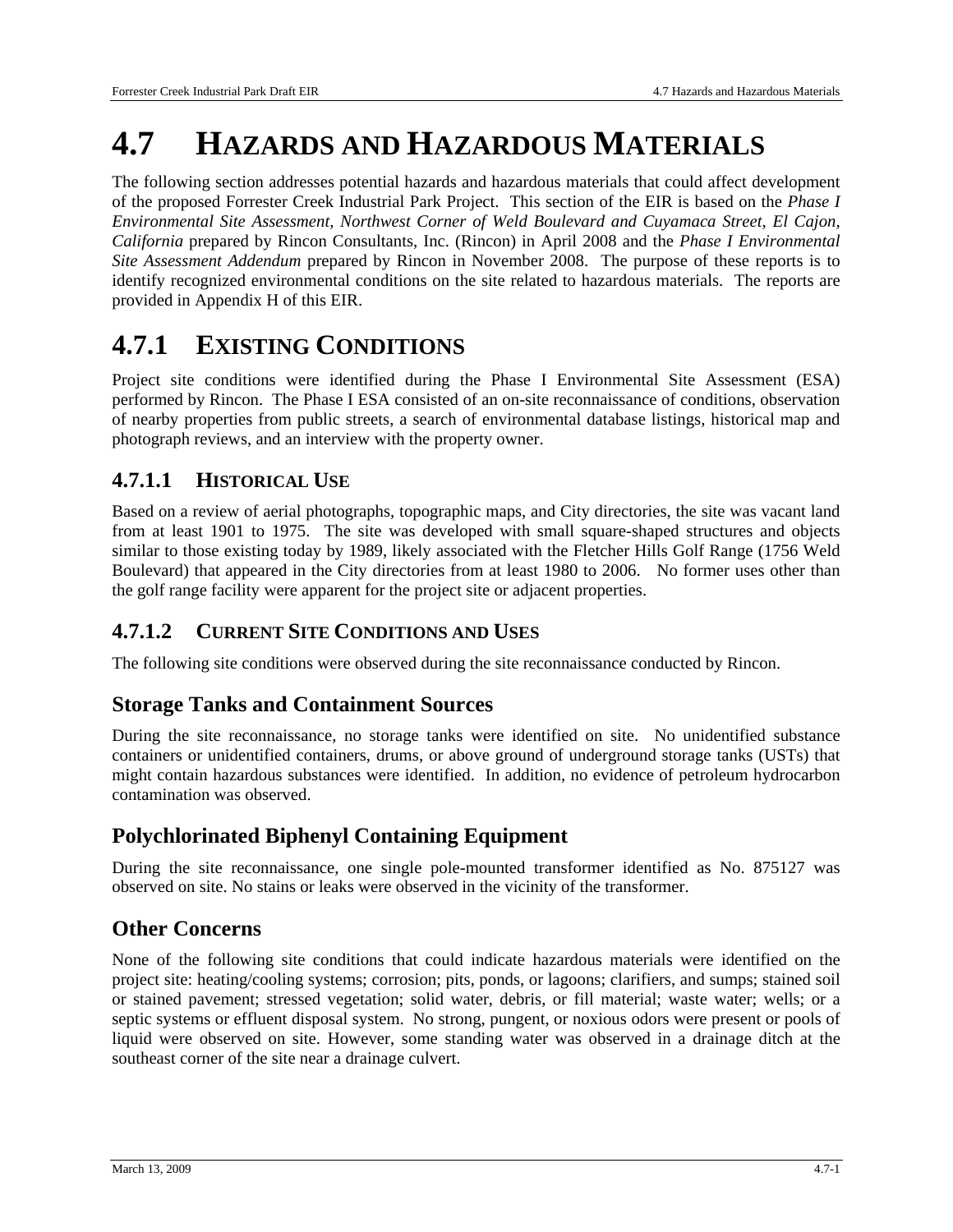### **4.7.1.3 RECORDS REVIEW**

A record search of public lists of sites that generate, store, treat, or dispose of hazardous materials, or sites for which a hazardous materials release or incident has occurred, was carried out for the project site and surrounding area. The data search included federal, state, and local lists. No listings were found on the project site. Several leaking underground storage tank (LUST) and leaking underground fuel tank (LUFT) listings were found within one mile of the project site, but are not considered to be potential hazards, as summarized below. One listing located within 1/8 mile (660 feet) of the project site, and one listing located 1.5 miles from the site, are discussed further in Section 4.7.1.4, Listed Properties Warranting Further Discussion.

El Cajon Flying Service, located between one-quarter to one-half mile southeast of the project site, with a physical address of 1825 North Marshall Avenue, was listed on the LUST and LUFT databases. Reportedly, this facility had an unauthorized release of aviation gasoline and additives to groundwater on March 8, 1989 and Case No. 9UT1439 was opened with San Diego Regional Water Quality Control Board (RWQCB). A groundwater flow direction was reported to be toward the northwest at this site. The site is reportedly listed as a closed case. Based on the reported distance of this site from the project site, El Cajon Flying Service does not appear to pose an environmental concern to the project site.

An additional property, Gillespie Field, located between one-half to one mile east of the project site, was listed on the LUST database. Reportedly, this facility had an unauthorized release of diesel and gasoline to groundwater on February 17, 1989. Contaminated soil was excavated and disposed of at an approved site. Reportedly, the site is listed as case closed. Based on the reported distance of this site from the project site and a regional groundwater flow direction toward the northwest, Gillespie Field does not appear to pose an environmental concern to the project site.

Golden State Aviation, located between one-half to one mile southeast and upgradient of the project site at 1987 N. Marshall Avenue, was listed on the LUFT database. Specifically, this facility reportedly had an unauthorized release of unleaded gasoline to groundwater from USTs on September 3, 1991. Case No. 9UT3732 was opened with San Diego RWQCB. Total petroleum hydrocarbons as gasoline (TPHg) and volatile organic compounds (VOCs) were detected in groundwater monitoring wells at this site. Two groundwater monitoring wells (MW), MW-7 and MW-2, located farthest downgradient on this site and closest to the project site, had no detectable concentrations of benzene or methyl tertiary butyl ether (MTBE). A groundwater flow direction was also reported to be toward the northwest at this site. The site is listed in remediation plan status. Based on the distance of this site from the project site and no detectable concentrations of benzene and MTBE in the two groundwater monitoring wells closest to the project site, Golden State Aviation does not appear to pose an environmental concern to the project site.

The Woodruffs Trenching property, 9735 Prospect Avenue, is located within 1/8-mile downgradient of the project site and is listed on the Hazardous Waste Information System (HAZNET), Hazardous Substance Storage Container (HIST UST), RCRAInfo – small quantity generators (RCRA-SQG), San Diego County Site Assessment and Mitigation Program (SAM), Statewide Environmental Evaluation and Planning System (SWEEPS) UST, and UST databases. USTs, hazardous materials, and generators are listed on this site; however, the listings for these facilities do not indicate that a release has occurred. Therefore, this listing does not appear to pose a significant impact to the proposed project site.

7-Eleven Food Store No. 20611, located less than 1/8 mile northeast of the project site, was listed on the LUST database search. Reportedly, this facility had an unauthorized release of unleaded gasoline to groundwater on October 22, 1998 and Case No. 9UT3841 was opened with San Diego RWQCB and County Case No. H20830-002 was opened with the San Diego Local Oversight Program (LOP). The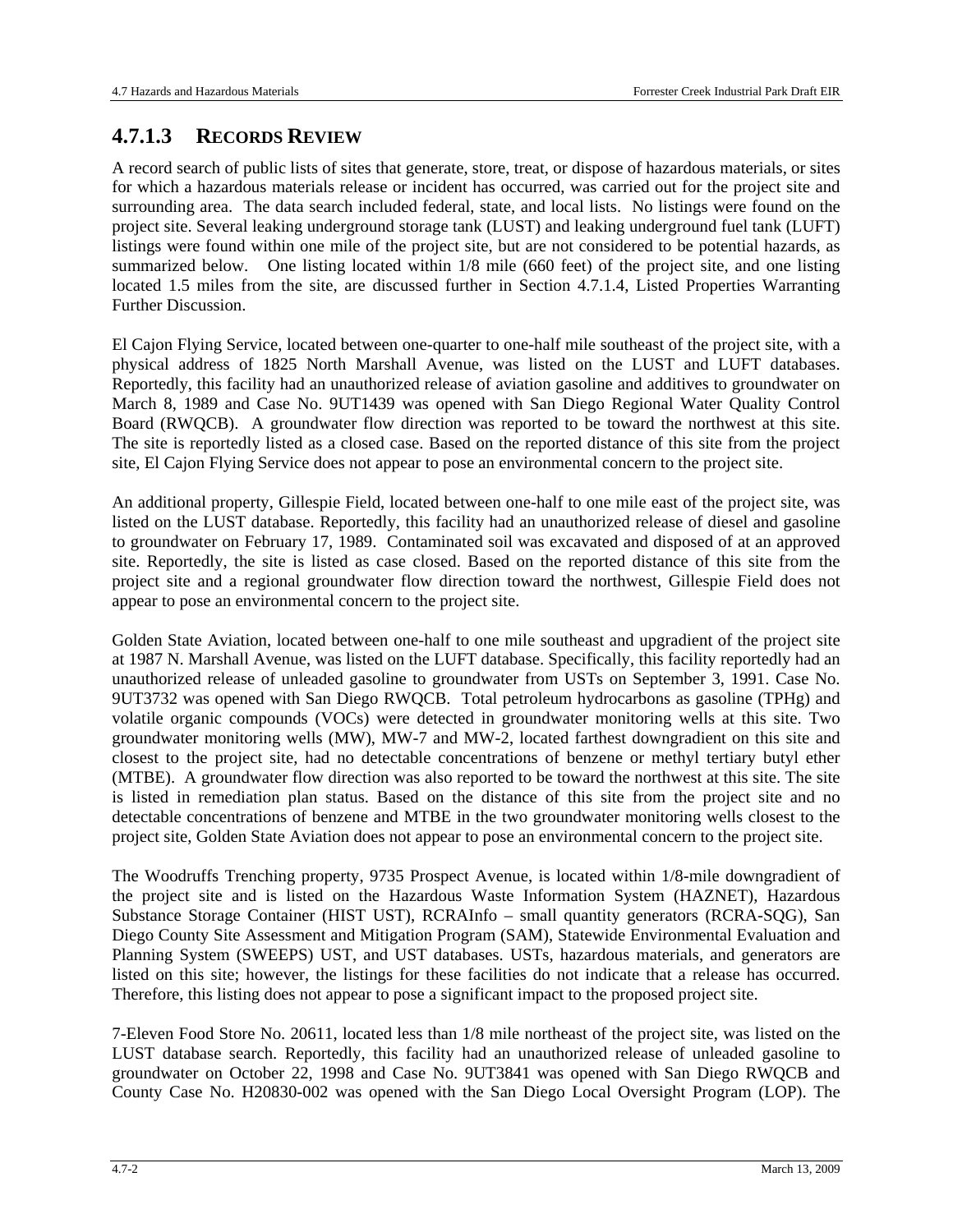groundwater flow direction was reported to be toward the northwest at this site. The site is listed in remediation status. Based on the reported distance of this site from the project site, and a groundwater flow direction away from the project site to the northwest, the 7-Eleven does not appear to pose an environmental concern to the project site.

The property at 1940-1980 Gillespie Way is located within 1/8-mile upgradient of the project site and is listed on the HAZNET, HIST UST, RCRA-SQG, SAN DIEGO COUNTY SAM, SWEEPS UST, and UST databases. USTs, hazardous materials, and generators are indicated on this site; however, the listings for this facility do not indicate that a release has occurred. Therefore, this listing does not appear to pose a significant impact to the proposed project site.

#### **4.7.1.4 LISTED PROPERTIES WARRANTING FURTHER DISCUSSION**

The following two properties are discussed in greater detail because of their potential to impact the proposed project site.

#### **County of San Diego Fleet Service (1840 Weld Avenue)**

The southwestern adjacent property, County of San Diego Fleet Service (also referred to as the County Maintenance Yard), located at 1840 Weld Avenue, was listed in the LUFT and LUST databases. Reportedly, this facility had an unauthorized release of unleaded gasoline to groundwater on August 26, 1998 and Case No. 9UT3732 was opened with San Diego RWQCB. A 1998 report for this site indicated that on August 26, 1998, two 6,000-gallon gasoline USTs, one 300-gallon waste oil UST, a waste oil sump within a maintenance pit and associated piping were removed from this site.

Confirmation soil samples collected below the former gasoline dispensers had detectable concentrations of TPHg and total petroleum hydrocarbons as diesel (TPHd). TPHg was also detected in two piping samples. Total Recoverable Petroleum Hydrocarbons (TRPH) was also detected below the sump. Impacted soil was removed off site and a 12,000-gallon gasoline UST was installed in the former UST excavation and backfilled with non-impacted soil.

To evaluate the vertical and horizontal extent of petroleum hydrocarbons in the former fuel dispenser area and beneath the former waste oil sump, Burns & McDonnell (1999) prepared a work plan for this site. The work plan was approved by the County of San Diego in May, 2000. In October and November of 2000, three soil borings and three groundwater monitoring wells were installed at this site. According to the report, groundwater samples collected from the groundwater monitoring wells had detectable concentrations of Benzene, MTBE, and VOCs. However, concentrations were reported to continually decrease over time in all wells.

In September of 2003, the County issued a letter indicating that the screened interval for the three groundwater monitoring wells was screened below the water table and needed to be reinstalled. On May 17 and 18, 2004, three new groundwater monitoring wells were installed. TPHg, TPHd, benzene, MTBE, and VOCs were detected in groundwater samples at concentrations above those detected during the previous monitoring event. Groundwater flow during the May 7, 2004 monitoring event was interpreted to flow towards the east, which varies from the northerly direction from the March 10, 2003 monitoring event.

A January 2006 document from the County of San Diego Department of Environmental Health (DEH), addressed to the County of Public Works located at 1840 Weld Boulevard, indicated that installation of a downgradient groundwater monitoring well was required by the DEH and groundwater monitoring/sampling must be conducted in existing wells. Additionally, the site location maps in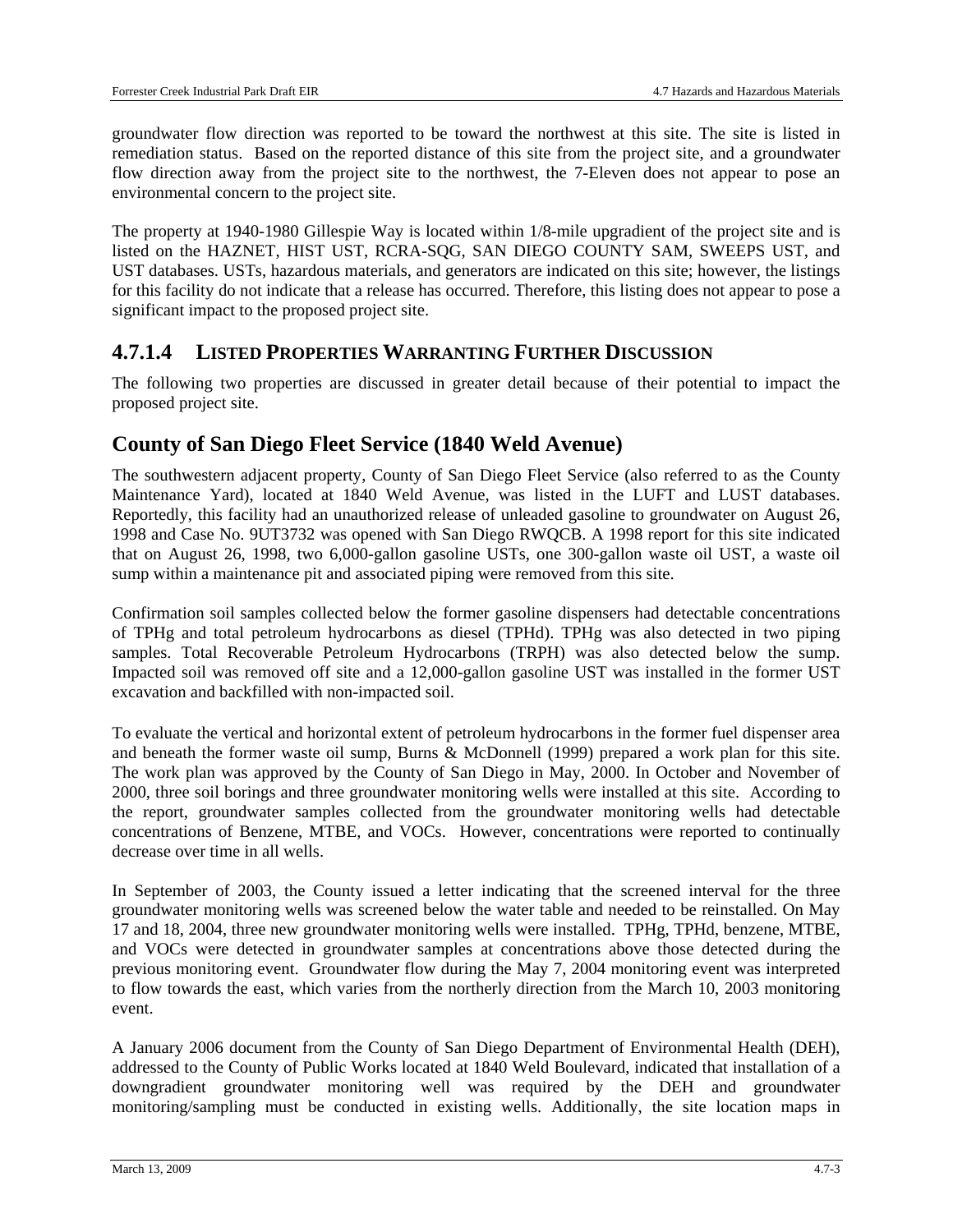subsequent maps must also illustrate the area topography. A groundwater flow direction to the east and north was monitored for the site in 2004 and 2005, respectively. At this time, the downgradient extent of the gasoline in groundwater towards the proposed project site was not defined.

A 2007 workplan prepared for the County of San Diego Fleet Service site by Ninyo & Moore proposed the installation of two additional groundwater monitoring wells to conduct groundwater monitoring in the two new wells and three existing wells on site. The two new groundwater monitoring wells were proposed to be installed upgradient and downgradient of the UST release area. The collection and analysis of soil and groundwater samples was proposed for TPH, VOCs and oxygenates, and lead. The County of San Diego DEH approved the workplan submitted by Ninyo & Moore on October 16, 2007.

Groundwater monitoring was conducted at this site in 2008. On April 2, 2008, three groundwater monitoring wells were installed approximately 195 to 250 feet west of the proposed project site boundary. The wells were sampled by Ninyo & Moore on April 22, 2008, and analyzed for TPHg, TPHd, benzene, toluene, ethylbenzene, total xylenes, (BTEX), MTBE, VOCs, and lead. Groundwater samples from the monitoring well located closest to the project site boundary (195 feet) did not have detectable concentrations of TPHg, BTEX, MTBE, tertbutyl alcohol (TBA), or other VOCs. Low levels of benzene, toluene, and xylenes were reported in the remaining two groundwater monitoring wells. The reported benzene concentrations in these two groundwater monitoring wells were slightly higher than the benzene Maximum Contaminant Level (MCL) of 1.0  $\mu$ g/L. All other constituents were either below the laboratory detection limit or below established MCLs.

Based on the results of the most recent groundwater sampling, Ninyo & Moore concluded that the lateral extent of hydrocarbon-impacted groundwater to the north has been delineated but the hydrocarbonimpacted groundwater to the east, west, and south has not been delineated. This indicates that there is the potential for the contaminated groundwater plume to extend further to the east and, therefore, the property located at 1840 Weld Boulevard poses a potentially significant hazard to the proposed project site.

### **Former Ketema Aerospace and Electronics (A&E) (790 Greenfield Drive)**

The former Ketema A&E site is located over 1.5 miles southeast of the project site. A 2004 report prepared by Geomatrix Consultants indicates that the former Ketema A&E site had been operating as an aerospace and electronics manufacturing facility since the late 1940s until it was sold to Senior Flexonics in 1998/1999. Historical site activity included the use of chlorinated solvents that resulted in VOCimpacted soil and groundwater. The highest reported concentration of VOCs was near the location of a former sump on site which received rinse water containing solvents. The sump and approximately 190 cubic yards of impacted soil were removed from the site in late 1987. Since that time, trichloroethylene (TCE) primarily, and other VOCs have been found in groundwater downgradient of the facility.

Groundwater investigations at the facility began in 1988. Results for the 2003 monitoring event indicate that low concentrations of TCE were detected in all perimeter wells located along Joe Crosson Drive and on Gillespie Field property. According to the report, the TCE plume was interpreted to extend downgradient onto the southeast portion of Gillespie Field Airport in the vicinity of MW-23, which is located approximately one mile southwest of the project site. Additionally, the report indicated that TCE concentrations reported for 2003 samples on site and downgradient generally have decreased or are in historic ranges since the previous sampling event. A 2008 report prepared by Ametek, Inc and Schutte & Koerting, Inc indicates that 28 groundwater monitoring wells were statistically analyzed to determine if VOCs in them were increasing, decreasing, or stable. Statistical data indicates that there are increasing, decreasing, and stable concentration of VOCs in various groundwater monitoring wells for the December 2007 groundwater sampling event.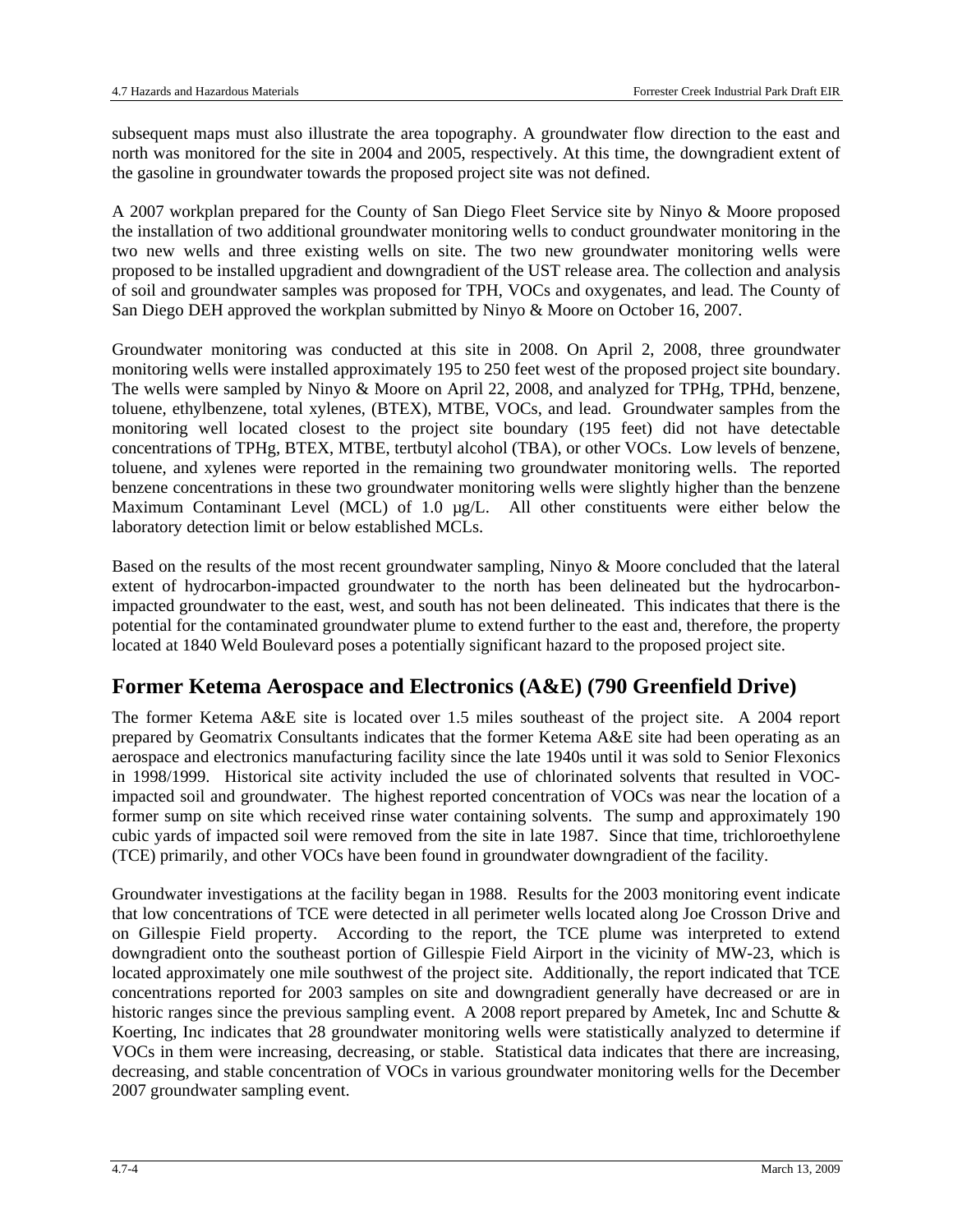It appears that the farthest groundwater monitoring well downgradient and closest to the project site (located between 0.5 to 1 mile southwest of the site) has a TCE concentration of 8.8 micrograms per liter (ug/L). Based on a regional groundwater flow direction to the northwest and toward the project site, the Ketema plume could impact the proposed project site.

#### **4.7.1.5 EMERGENCY RESPONSE AND EVACUATION PLANS**

The Multi-Jurisdictional Hazard Mitigation Plan for San Diego County (Unified Disaster Council 2004) was developed with the participation of all jurisdictions in the County of San Diego including every incorporated city, including El Cajon, and the unincorporated County. The plan includes an overview of the risk assessment process, identifies hazards present in the jurisdiction, hazard profiles, and vulnerability assessments. The plan also identifies goals, objectives and actions for each jurisdiction in the County of San Diego.

The City of El Cajon has an Emergency Operations Plan that was adopted in January 2004. In addition, the City has an Evacuation Plan, signed in April 2008, that was prepared based on the San Diego County Emergency Services Organization Operational Area Emergency Plan, Annex Q, Evacuation (April 2007). Annex Q is intended to be used as a template for the development of other jurisdictional evacuation plans and to support or supplement the evacuation plans prepared and maintained by each local jurisdiction.

The City of El Cajon Fire and Police Department are the City's emergency response agencies. The City offers the Community Emergency Response Team (CERT) program, a disaster preparedness class encouraged in the Multi-Jurisdictional Hazard Mitigation Plan. The program educates people about disaster preparedness and the hazards that may impact the area they live. These lessons train participants in basic disaster response skills, such as fire safety, light search and rescue, team organization, and disaster medical operations. CERT participants are prepared to better assist others in their neighborhood or workplace following a disaster or other unexpected event when professional responders are not immediately available.

### **4.7.1.6 GILLESPIE FIELD AIRPORT**

The proposed project is located within the Airport Influence Area of Gillespie Field Airport. The airport includes 775 acres, three runways with lengths up to 5,431 feet, a tower, a terminal, and many airportrelated businesses. Two of the three runways are lighted. In 2002 there were 183,145 flight operations at the airport and 821 aircraft based at Gillespie Field. The vast majority of flight operations are single engine aircraft. Aircraft flight operations at the airport are expected to increase to approximately 280,000 by 2010 (SANDAG 2004). A small portion of the project site is located in the western Runway Protection Zone (RPZ) of the airport. In addition, the proposed project site is subject to overflight from aircraft taking off on the runway directly east of the project site.

According to the National Transportation Safety Board (2008), there have been 72 accidents at Gillespie Field since 1964. In the last five years there have been 15 accidents, three of which were fatal. Two of the accidents in the last five years occurred outside the airport boundaries. One accident involved an airplane that crashed into mountainous terrain in the City of El Cajon; the other involved two planes which collided in mid-air over Harry Griffen Park in La Mesa. No aircraft accidents have occurred on the project site or surrounding residential and industrial developments. Most incidents are non-fatal and generally occur at the airport. The airport has an average of less than two accidents each year.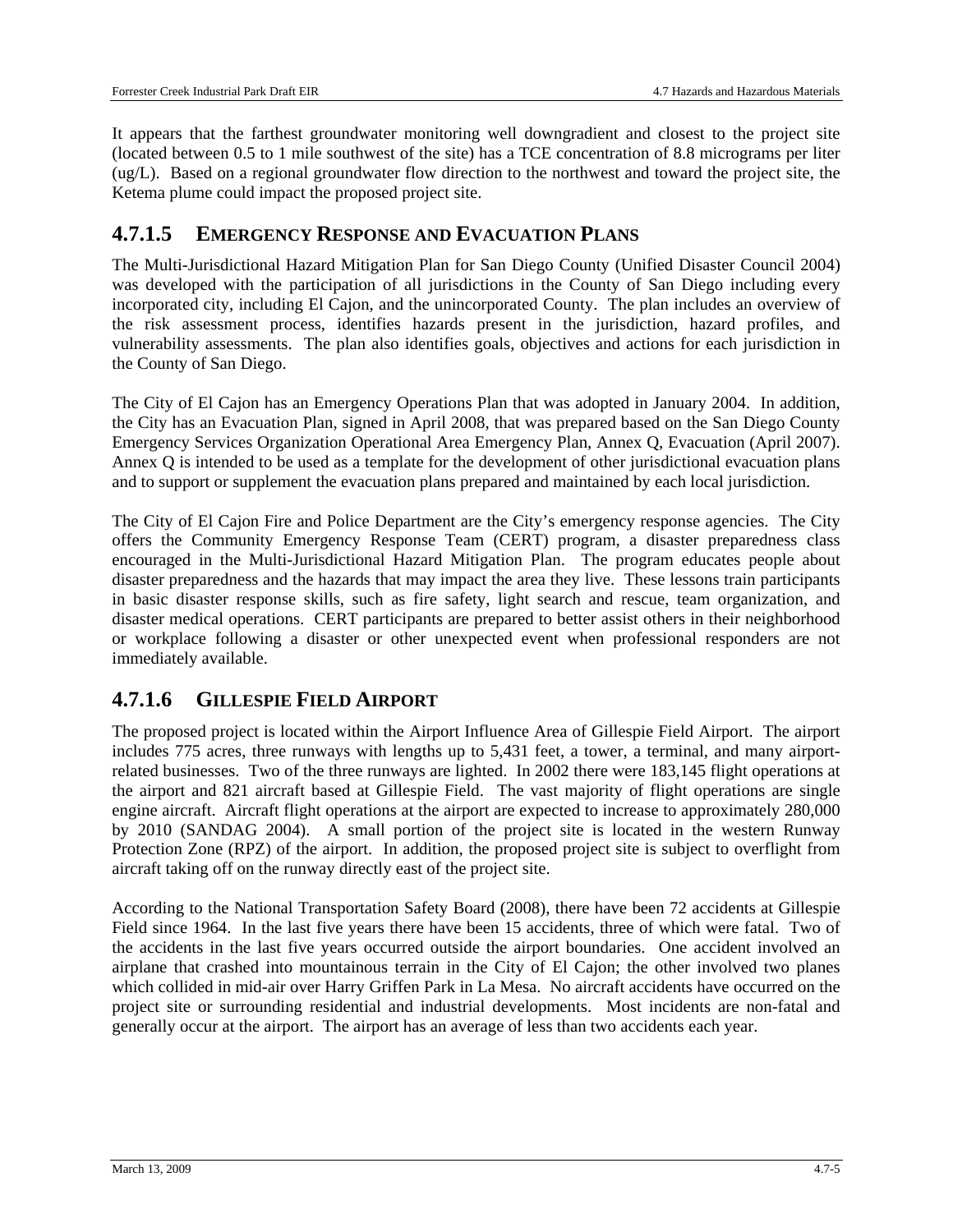# **4.7.2 REGULATORY FRAMEWORK**

### **4.7.2.1 FEDERAL**

A number of federal laws and regulations govern the generation, handling, transportation, and disposal of hazardous materials. Federal agencies that regulate hazardous materials include the EPA and the Occupational Safety and Health Administration (Fed/OSHA). Federal hazardous waste laws are generally promulgated under the Resource Conservation and Recovery Act of 1976 (RCRA), as amended by the Hazardous and Solid Waste Amendments of 1984. These laws provide for the "cradle to grave" regulation of hazardous wastes. Any business, institution, or other entity that generates hazardous waste is required to identify and track its hazardous waste from the point of generation until it is recycled, reused, or disposed.

In addition, FAR Part 77, *Objects Affecting Navigable Airspace,* (14 C.F.R Section 77.1, *et seq.*), established imaginary surfaces for airports and runways as a means to identify objects that are obstructions to air navigation. Airport vicinity height limitations are required to protect public safety, health, and welfare by ensuring that aircraft can safely fly in the airspace around an airport.

### **4.7.2.2 STATE**

At the state level, agencies such as California Department of Toxic Substance Control (DTSC), California Occupational Safety and Health Administration (Cal/OSHA), and the Office of Emergency Services govern the use of hazardous materials. The U.S. Environmental Protection Agency (EPA) has the primary responsibility for implementing RCRA; however, individual states are encouraged to seek authorization to implement some or all of RCRA provisions. California received authority to implement the RCRA program in August 1992. The DTSC is responsible for implementing the RCRA program as well as California's own hazardous waste laws, which are collectively known as the Hazardous Waste Control Law. Under the Certified Unified Program Agency (CUPA) program, DTSC has in turn delegated enforcement authority to the County of San Diego.

Additionally, Section 25503.5 of Chapter 6.95 of the California Health and Safety Code, the Hazardous Materials Release Response Plans and Inventory Act, requires facilities that use, produce, store, generate, or have a change in business inventory of hazardous substances in quantities above certain limits to establish and implement a Hazardous Materials Management Plan (HMMP) or Business Plan. The plan must disclose the type, quantity, and storage location of materials. The law also requires a site-specific emergency response plan, employee training, and designation of emergency contact personnel.

### **4.7.2.3 LOCAL**

In San Diego County, the County Department of Environmental Health (DEH) is the regional agency generally entrusted with the monitoring and enforcement of various laws and regulations governing the handling, use, transportation, storage, and disposal of hazardous materials. County DEH regulates establishments which use hazardous materials, dispose of hazardous wastes, have USTs, and/or generate medical waste. Any business in the county that generates hazardous waste, handles hazardous waste, or uses USTs must apply for a Unified Program Facility Permit and may be subject to various hazardous materials requirements.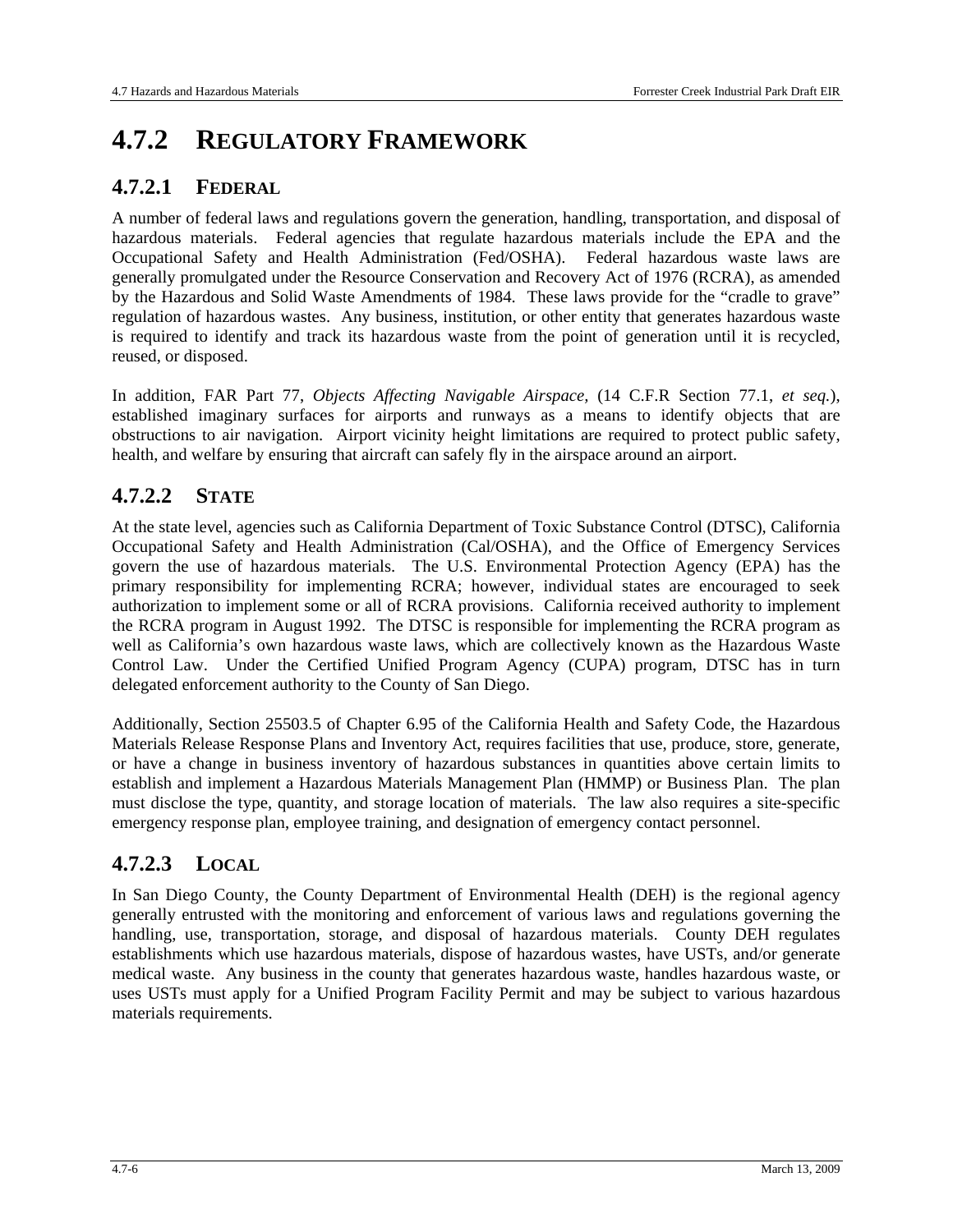# **4.7.3 IMPACT SIGNIFICANCE CRITERIA**

Based on the significance criteria applicable to the proposed project in Appendix G of the CEQA Guidelines, the Forrester Creek Industrial Park project would have a significant environmental impact if it would:

- Create a significant hazard to the public or the environment through the routine use, transport, or disposal of hazardous materials;
- Create a significant hazard to the public or the environment through reasonably foreseeable upset or accident conditions involving the release of hazardous materials;
- Be located on a site which is included on a list of hazardous materials sites compiled pursuant to Government Code Section 65962.5 and, as a result, would it create a significant hazard to the public or the environment;
- Impair implementation of or physically interfere with an adopted emergency response plan or emergency evacuation plan;
- Result in a safety hazard for people working in the area due to proximity to an airport or private airstrip;
- Emit hazardous emissions or handle hazardous or acutely hazardous materials, substances, or waste within one-quarter mile of an existing or proposed school;
- Expose people or structures to a significant risk of loss, injury or death involving wildland fires?

# **4.7.4 ISSUES 1, 2, AND 3 – HAZARDS TO PUBLIC OR THE ENVIRONMENT**

*Would implementation of the proposed project create a significant hazard to the public or the environment through the routine use, transport, or disposal of hazardous materials?* 

*Would implementation of the proposed project create a significant hazard to the public or the environment through reasonably foreseeable upset or accident conditions involving the release of hazardous materials?* 

*Would the proposed project be located on a site which is included on a list of hazardous materials sites compiled pursuant to Government Code Section 65962.5 and, as a result, would it create a significant hazard to the public or the environment?* 

### **4.7.4.1 IMPACT ANALYSIS**

### **Transport, Use, Disposal, or Release of Hazardous Materials**

The proposed project is an industrial park development that may involve the transport, use, and disposal of hazardous materials as part of everyday operations. Examples may include the use of chemicals for industrial operations, fuels associated with delivery trucks, and typical household cleaners for general cleaning and maintenance activities. However, building tenants would be required to comply with all federal, state, and local regulations relating to hazardous materials, including the preparation of a hazardous materials business plan, as required by the Hazardous Materials Release Response Plans and Inventory Act. Therefore, the proposed project would not create a significant hazard to the public or environment through the transport, use, disposal, or release of hazardous materials.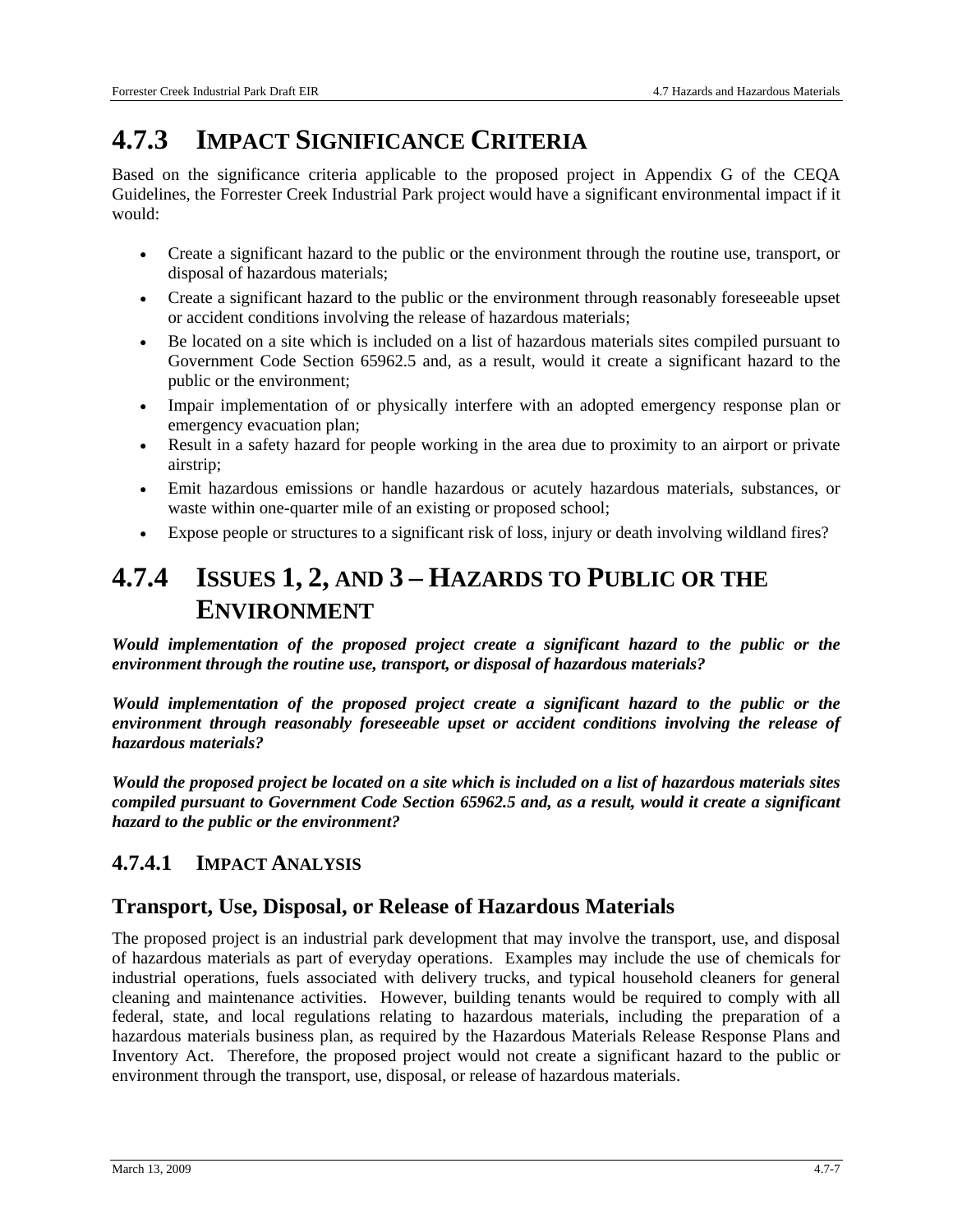#### **Release of Hazardous Materials**

The proposed project is an industrial park development that may involve the transport, use, and disposal of hazardous materials as part of everyday operations that could result in an accidental release of hazardous materials. However, building tenants would be required to comply with all federal, state, and local regulations relating to hazardous materials that would avoid reasonably foreseeable upset or accident conditions. Therefore, the proposed project would not create a significant hazard to the public or environment through a reasonably foreseeable release of hazardous materials.

#### **On-Site Environmental Conditions**

No environmental concerns were observed on the project site during the on-site reconnaissance. No evidence of USTs or ASTs, wells, pits, ponds, or sumps was identified on the project site that may pose a hazardous risk to the proposed project. However, two properties were identified in the vicinity of the project site that may result in a significant hazard to the project site, as described above.

Historical use of the former Ketema A&E site (790 Greenfield Drive), located over 1.5 miles southeast of the project site, included the use of chlorinated solvents that resulted in VOC-impacted soil and groundwater. Most recent groundwater monitoring indicates that the farthest groundwater monitoring well downgradient and closest to the project site (between 0.5 to 1 mile southwest of the project site) has a TCE concentration of 8.8 micrograms per liter (ug/L). This monitoring well contains a TCS concentration that is much lower than monitoring wells located upgradient and in the vicinity of where the Ketema plume originates. Monitoring wells located where the Ketema plume originates contain reported TCE concentration ranging from 96 to 37,000 ug/L, which exceed the maximum contaminant level (MCL) of 5 ug/L for TCE. Therefore, based on the distance of the plume from the project site and reported low TCE concentration in the monitoring well nearest the project site, the site located at 790 Greenfield Drive is not considered to be a significant hazard to the project site.

The western adjacent property, County of San Diego Fleet Service, located at 1840 Weld Boulevard was listed in the LUFT and LUST database. This property was the subject of the *Phase I Environmental Site Assessment Addendum* prepared by Rincon Consultants in November 2008. Reportedly, this facility had an unauthorized release of unleaded gasoline to groundwater on August 26, 1998 which resulted in soil and groundwater contamination. TPHg, TPHd, benzene, MTBE, and VOCs were detected in groundwater. Groundwater monitoring was conducted at this site in 2004, 2005, and 2008. The most recent groundwater monitoring conducted in April 2008 involved the installation of three new wells approximately 195 to 250 feet west of the proposed project site boundary. According to Rincon's report, the wells were sampled and analyzed for TPHg, TPHd, benzene, toluene, ethylbenzene, total xylenes, (BTEX), MTBE, VOCs, and lead by Ninyo & Moore Geotechnical and Environmental Sciences Consultants. Groundwater samples from the monitoring well located closest to the project site boundary (195 feet) did not have detectable concentrations of TPHg, BTEX, MTBE, tertbutyl alcohol (TBA), or other VOCs. Low levels of benzene, toluene, and xylenes were reported in the remaining two groundwater monitoring wells, and the benzene concentration in these two wells was slightly higher than the benzene Maximum Contaminant Level (MCL) of 1.0 µg/L. All other constituents were either below the laboratory detection limit or below established MCLs.

Based on the results of the most recent groundwater sampling, Ninyo & Moore concluded that the lateral extent of hydrocarbon-impacted groundwater to the north has been delineated but the hydrocarbonimpacted groundwater to the east, west, and south has not been delineated.

While the extent of the soil and groundwater plumes at 1840 Weld Boulevard has not been fully delineated, it is the professional opinion of Rincon Consultants (2008) that it is unlikely that the release at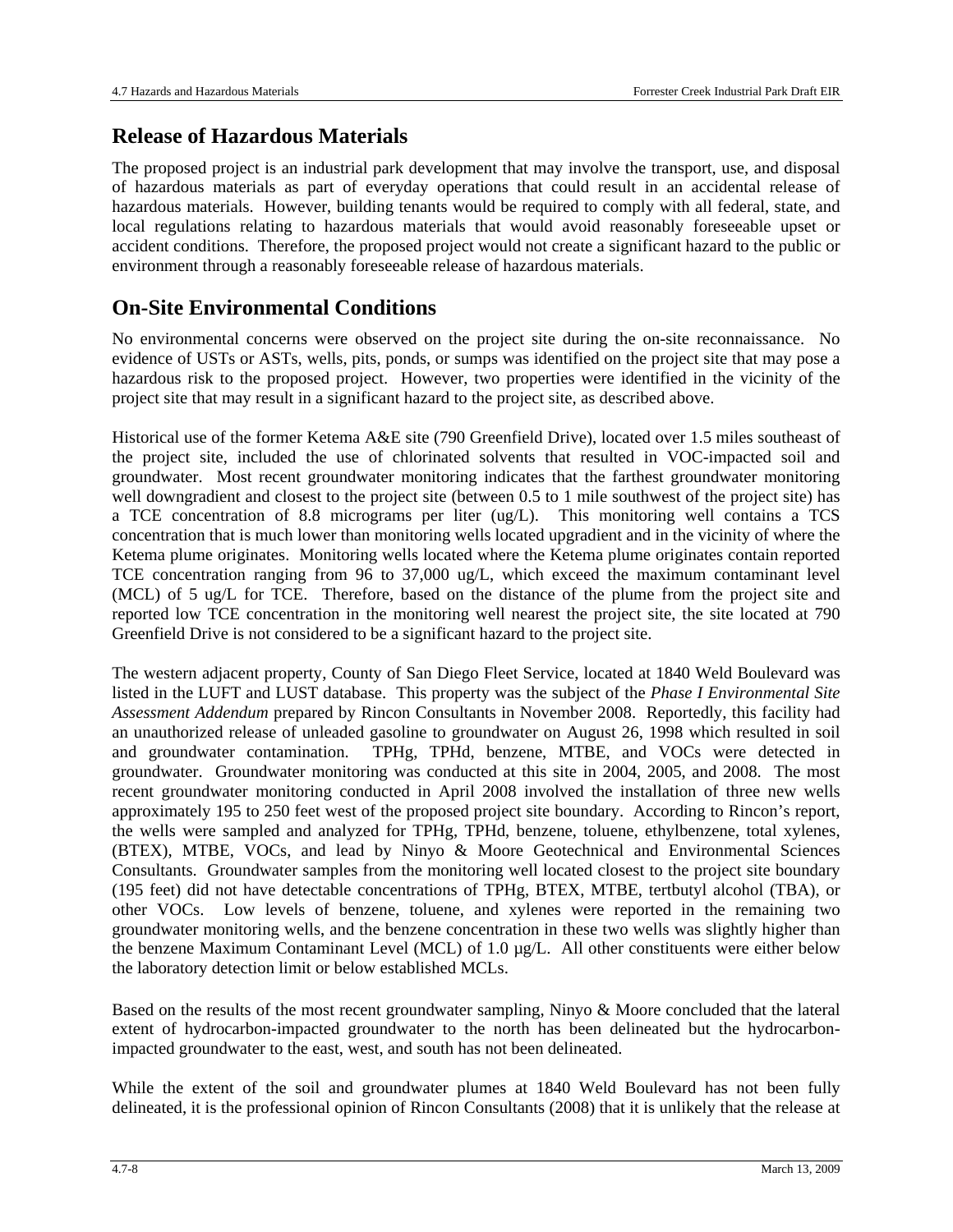1840 Weld Boulevard has impacted the proposed project site. Based on the non-detect concentrations in the groundwater monitoring well closest to the proposed project site, the distance from the source area to the property line (approximately 300 feet), and the diminishing concentrations of benzene, toluene, and xylenes found in the two other groundwater monitoring wells located 40 to 50 feet from the source and 250 feet from the proposed project property line, it is unlikely that impacted soil or groundwater is present beneath the project site at concentrations that would require remediation. Therefore, implementation of the proposed project would not create a significant hazard to the public or the environment.

#### **4.7.4.2 SIGNIFICANCE OF IMPACT**

Based on the analysis provided above, the proposed project would not result in any of the following: 1) create a significant hazard to the public or the environment through the routine use, transport or disposal of hazardous materials; 2) create a significant hazard to the public or the environment through reasonably foreseeable upset or accident conditions involving the release of hazardous materials; or 3) be located on a site which is included on a list of hazardous materials sites compiled pursuant to Government Code Section 65962.5 and, as a result, would create a significant hazard to the public or the environment. Impacts would be less than significant.

#### **4.7.4.3 MITIGATION, MONITORING, AND REPORTING**

Because the proposed project would not result in significant impacts related to hazards to the public or environment, no mitigation measures are provided.

# **4.7.5 ISSUE 4 – EMERGENCY RESPONSE AND EVACUATION**

*Would the proposed project impair implementation of or physically interfere with an adopted emergency response plan or emergency evacuation plan?* 

#### **4.7.5.1 IMPACT ANALYSIS**

The proposed project site does not contain any through streets that would be part of an emergency response or evacuation route. Site access would require the construction of the northern leg of the Gillespie Way/Weld Boulevard intersection. This road has not yet been constructed; therefore, it is not included on any emergency response or evacuation route.

The proposed project would construct 463,000 SF of industrial building space on the project site. The project site would be accessed from the Gillespie Way extension off Weld Boulevard. The project site would not contain a through street or access routes that would be part of an emergency route. Therefore, the project would have no effect on the implementation of an adopted emergency response or evacuation plans.

#### **4.7.5.2 SIGNIFICANCE OF IMPACT**

The proposed project would not impair implementation of or physically interfere with an adopted emergency response plan or emergency evacuation plan. No impact would occur.

#### **4.7.5.3 MITIGATION, MONITORING, AND REPORTING**

Because the proposed project would not result in significant impacts related to emergency access and evacuation, no mitigation measures are provided.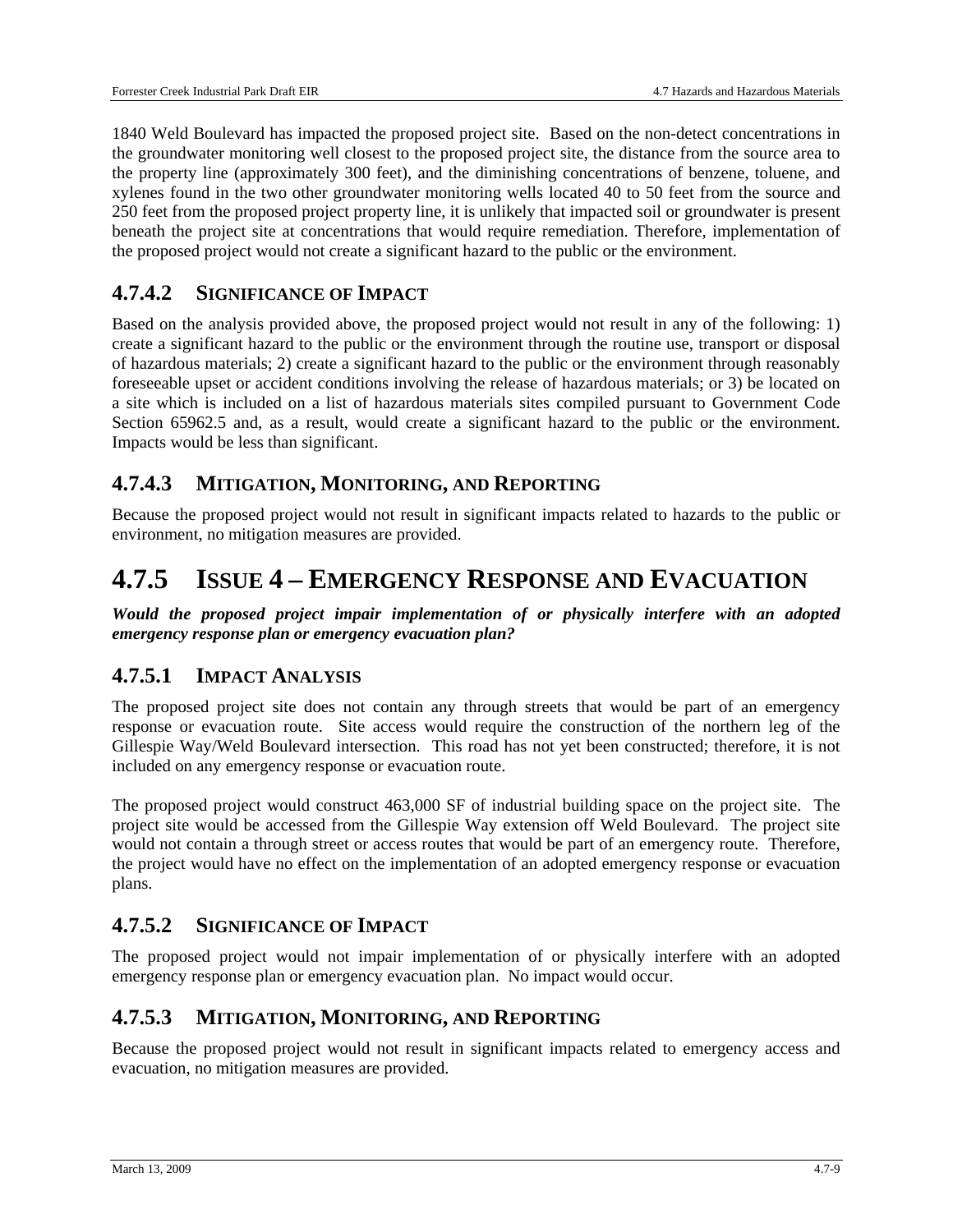# **4.7.6 ISSUE 5 –AIRPORT HAZARDS**

*Would the proposed project result in a safety hazard for people working in the area due to proximity to an airport or private airstrip?* 

#### **4.7.6.1 IMPACT ANALYSIS**

The proposed project is located adjacent to the Gillespie Field Airport and is located in the Airport Influence Area. The airport includes 775 acres, three runways, a tower, a terminal, and many airportrelated businesses. In 2002 there were 183,145 flight operations at the airport and 821 aircraft based at Gillespie Field. Aircraft flight operations at the airport are expected to increase to approximately 280,000 by 2010 (SANDAG 2004).

The Airport Influence Area is generally the area in which current and future airport-related noise, overflight, safety and/or airspace protection may restrict land use. Airport related noise is addressed in Section 4.10, Noise. A portion of the proposed project site is located in the Runway Protection Zone (RPZ), which includes land use restrictions for safety issues. A RPZ is an area of risk resulting from aircraft takeoff and landing. The only land uses considered to be compatible with the restrictions required of the RPZs are: vacant land, natural park and recreational areas or habitat and special preservations areas; public rights-of-way; agriculture, except livestock, and sand and gravel extraction; storage facilities, not including flammables, explosives and corrosives, and low intensity land uses characterized by a low number of employees and customers per square foot of building area. The RPZ that extends onto the project site is located in an area on the east side of the project site that includes open space and a large underground detention basin. No proposed project buildings would be located within the RPZ. In addition, light industrial is considered to be a low intensity land use because it is characterized by a low number of employees per square foot, as compared to higher intensity land uses with high numbers of employees per square foot such as office buildings or hotels. Industrial uses typically do not generate customer business because buildings are typically used for manufacturing and storage and do not include customer-serving uses such as retail stores. Additionally, areas immediately adjacent to the airport are zoned with height limits of 35-50 feet. All proposed project buildings would have a maximum building height of 35 feet. The proposed project would be compatible with land use restrictions for an RPZ and would not exceed the allowable height limit of the site. The FAA agrees with this determination and issued a Determination of No Hazard to Air Navigation in September 2008 for all four proposed buildings (FAA Aeronautical Study Nos. 2008-AWP-524-NRA, 2008-AWP-525-NRA, 2008-AWP-526-NRA, and 2008-AWP-527-NRA). Therefore, operation of the proposed project would not result in a significant safety hazard. However, as indicated in a letter from Caltrans Division of Aeronautics dated October 30, 2008 (provided in Appendix J), during project construction, the use of cranes or other construction equipment that may extend higher than 35 feet above the ground would pose a potential hazard to aircraft operations. This is considered a potentially significant impact.

As described above, according to the National Transportation Safety Board (2008), there have been 72 accidents at Gillespie Field since 1964. No aircraft accidents have occurred on the project site or surrounding residential and industrial developments. Most incidents are non-fatal and generally occur at the airport. The airport has an average of less than two accidents each year. Therefore, Gillespie Field does not present a significant risk to the operation of the proposed project.

### **4.7.6.2 SIGNIFICANCE OF IMPACT**

Operation of the proposed project would not result in a significant safety hazard for people working in the area due to proximity to the Gillespie Field Airport. However, construction of the proposed project would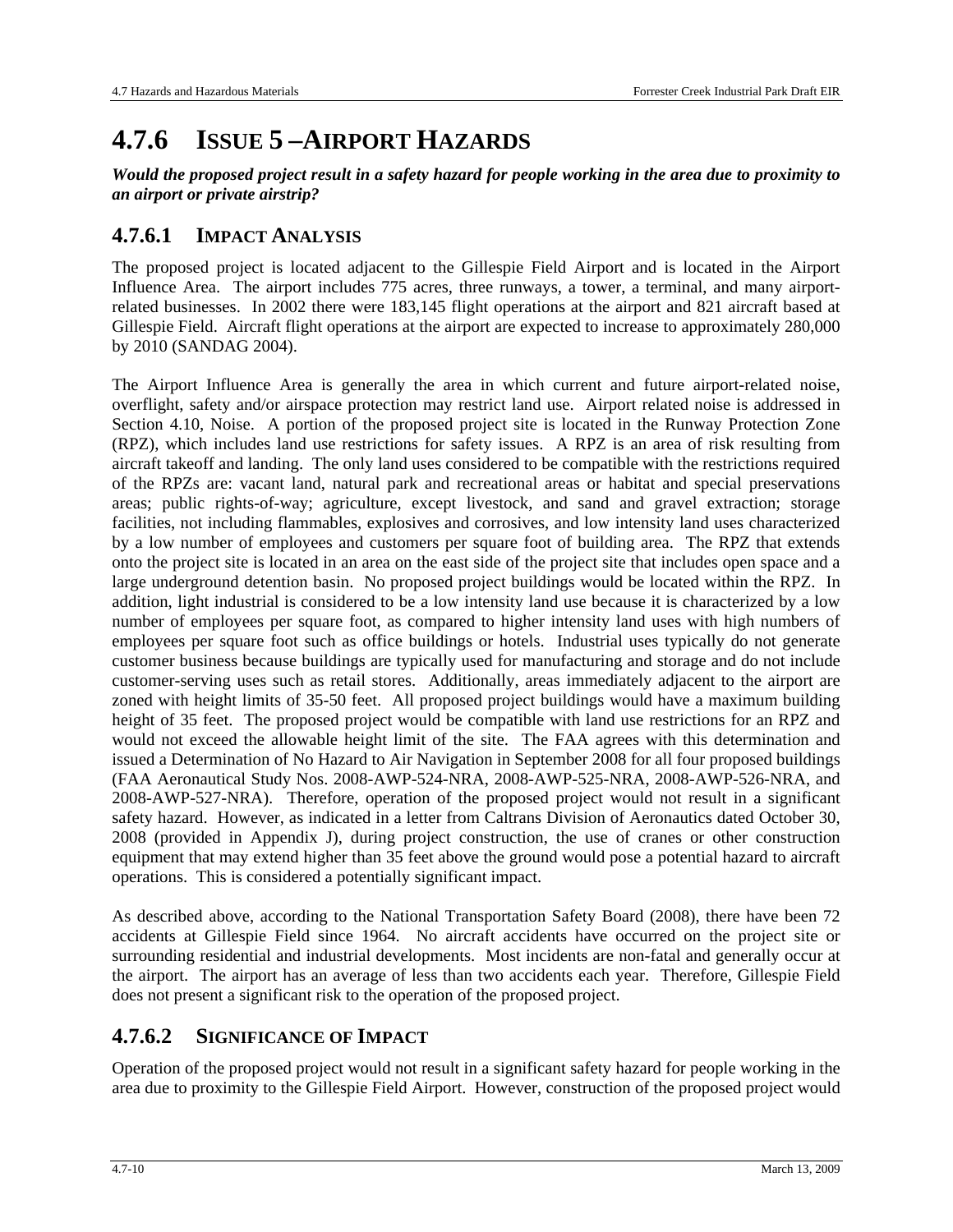have the potential to result in a hazard to aircraft operations. This is considered to be a potentially significant impact.

#### **4.7.6.3 MITIGATION, MONITORING, AND REPORTING**

Potentially significant airport-related hazards would be reduced to below a level of significance with implementation of the following mitigation measure.

*Haz-1* At least two weeks prior to the start of construction-related activities on the project site, and on a bi-weekly basis throughout the construction period, the construction contactor shall coordinate with the Gillespie Field Airport Manager to ensure that appropriate actions are taken so that construction activities at the project site do not pose a hazard to air navigation. Such actions may include the issuance of a Notice to Airmen (NOTAM) with sufficient lead time to notify pilots of potentially hazardous flight conditions at or around the proposed project site.

### **4.7.7 ISSUE 6 – HAZARDS TO SCHOOLS**

*Would the proposed project emit hazardous emissions or handle hazardous or acutely hazardous materials, substances, or waste within one-quarter mile of an existing or proposed school?* 

#### **4.7.7.1 IMPACT ANALYSIS**

The proposed project is not located within 0.25 mile of an existing or proposed school. The closest school is Prospect Avenue School, which is located at 9303 Prospect Avenue in Santee, approximately 0.35 miles from the project site. Additionally, as described above, the proposed project would not create a significant hazard to the public or environment through the transport, use, disposal, or release of hazardous materials.

#### **4.7.7.2 SIGNIFICANCE OF IMPACT**

The proposed project would not emit hazardous emissions or handle hazardous or acutely hazardous materials, substances, or waste within one-quarter mile of an existing or proposed school.

#### **4.7.7.3 MITIGATION, MONITORING, AND REPORTING**

Because the proposed project would not result in significant impacts related to nearby schools, no mitigation measures are provided.

# **4.7.8 ISSUE 7 – WILDLAND FIRES**

*Would the proposed project expose people or structures to a significant risk of loss, injury or death involving wildland fires?* 

#### **4.7.8.1 IMPACT ANALYSIS**

Both the City of El Cajon and the City of Santee contain areas that have a high wildfire risk; however, the proposed project site is not located adjacent to any open space areas that would be susceptible to wildland fires. The proposed project is located in a developed area of the City of El Cajon on the boundary of a developed area in the City of Santee. In accordance with PRC 4201-4204 and Government Code 51175- 89, the California Department of Forestry and Fire Protection (CDF) released draft Fire Hazard Severity Zone maps indicating areas of significant fire hazard based on potential fuels, expected fire behavior,